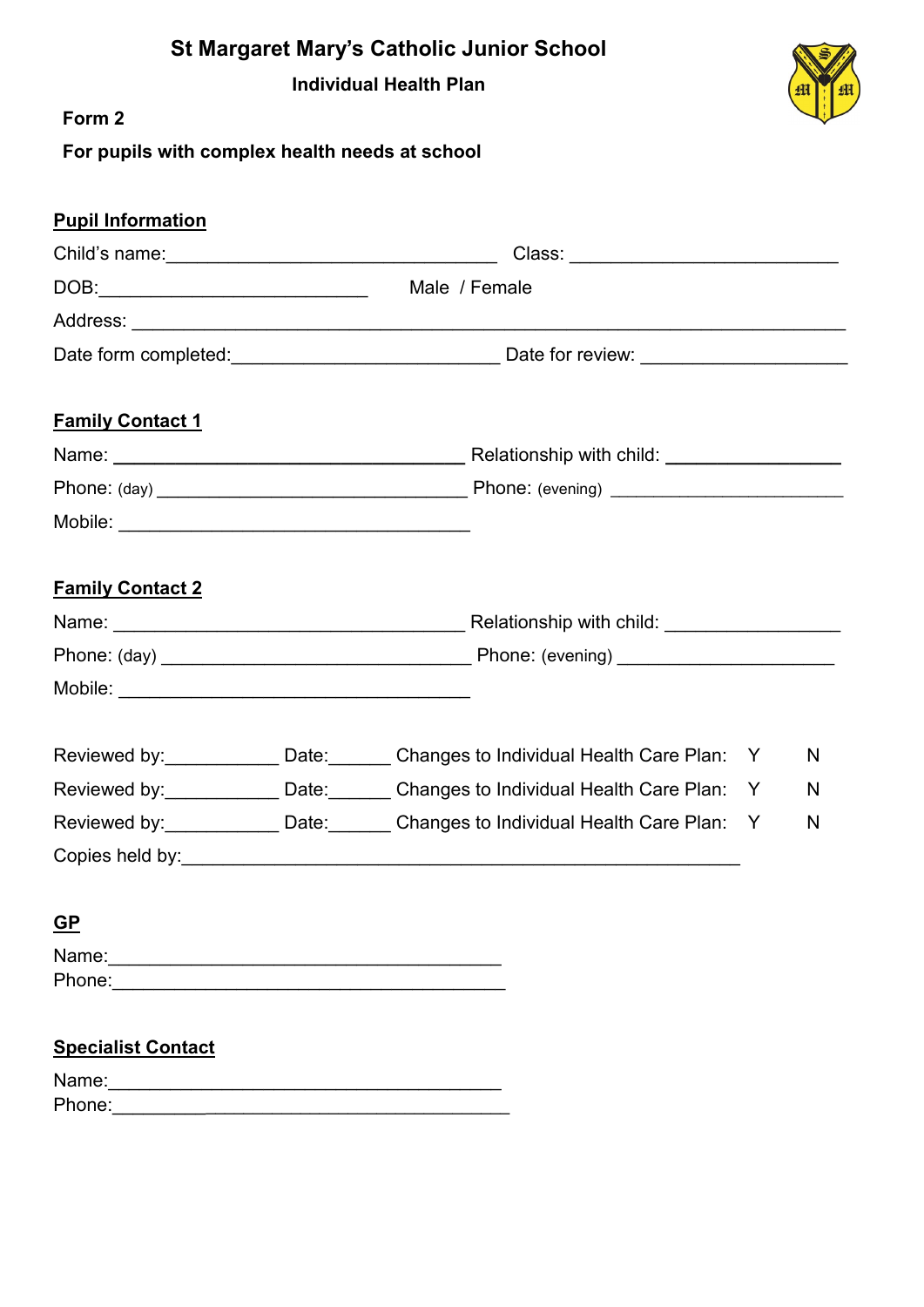

## **Medical Information**

### **1. Details of pupil's medical conditions**

Medical condition:

Signs and symptoms of the pupil's condition:

Triggers or things that make this pupil's condition/s worse:

## **2. Routine healthcare requirements**

(for example dietary, therapy, nursing needs or before physical activity)

During school hours:

Outside of school hours: example and the state of school hours:

## **3. What to do in an emergency**

## **4. Regular medication taken during school hours**

#### **Medication 1**

Name / type of medication: (as described on the container)

Dose and method of administration: (the amount taken and how the medication is taken eg tablets, inhaler, injection) \_\_\_\_\_\_\_\_\_\_\_\_\_\_\_\_\_\_\_\_\_\_\_\_\_\_\_\_\_\_\_\_\_\_\_\_\_\_\_\_\_\_\_\_\_\_\_\_\_\_\_\_\_\_\_\_\_\_\_\_\_\_\_\_\_

 $\mathcal{L}_\mathcal{L} = \mathcal{L}_\mathcal{L} = \mathcal{L}_\mathcal{L} = \mathcal{L}_\mathcal{L} = \mathcal{L}_\mathcal{L} = \mathcal{L}_\mathcal{L} = \mathcal{L}_\mathcal{L} = \mathcal{L}_\mathcal{L} = \mathcal{L}_\mathcal{L} = \mathcal{L}_\mathcal{L} = \mathcal{L}_\mathcal{L} = \mathcal{L}_\mathcal{L} = \mathcal{L}_\mathcal{L} = \mathcal{L}_\mathcal{L} = \mathcal{L}_\mathcal{L} = \mathcal{L}_\mathcal{L} = \mathcal{L}_\mathcal{L}$ 

\_\_\_\_\_\_\_\_\_\_\_\_\_\_\_\_\_\_\_\_\_\_\_\_\_\_\_\_\_\_\_\_\_\_\_\_\_\_\_\_\_\_\_\_\_\_\_\_\_\_\_\_\_\_\_\_\_\_\_\_\_\_\_\_\_\_\_\_\_\_\_\_\_\_\_\_\_

 $\mathcal{L}_\mathcal{L} = \mathcal{L}_\mathcal{L} = \mathcal{L}_\mathcal{L} = \mathcal{L}_\mathcal{L} = \mathcal{L}_\mathcal{L} = \mathcal{L}_\mathcal{L} = \mathcal{L}_\mathcal{L} = \mathcal{L}_\mathcal{L} = \mathcal{L}_\mathcal{L} = \mathcal{L}_\mathcal{L} = \mathcal{L}_\mathcal{L} = \mathcal{L}_\mathcal{L} = \mathcal{L}_\mathcal{L} = \mathcal{L}_\mathcal{L} = \mathcal{L}_\mathcal{L} = \mathcal{L}_\mathcal{L} = \mathcal{L}_\mathcal{L}$ 

\_\_\_\_\_\_\_\_\_\_\_\_\_\_\_\_\_\_\_\_\_\_\_\_\_\_\_\_\_\_\_\_\_\_\_\_\_\_\_\_\_\_\_\_\_\_\_\_\_\_\_\_\_\_\_\_\_\_\_\_\_\_\_\_\_\_\_\_\_\_\_\_\_\_\_\_\_

\_\_\_\_\_\_\_\_\_\_\_\_\_\_\_\_\_\_\_\_\_\_\_\_\_\_\_\_\_\_\_\_\_\_\_\_\_\_\_\_\_\_\_\_\_\_\_\_\_\_\_\_\_\_\_\_\_\_\_\_\_\_\_\_\_\_\_\_\_\_\_\_\_\_\_\_\_

\_\_\_\_\_\_\_\_\_\_\_\_\_\_\_\_\_\_\_\_\_\_\_\_\_\_\_\_\_\_\_\_\_\_\_\_\_\_\_\_\_\_\_\_\_\_\_\_\_\_\_\_\_\_\_\_\_\_\_\_\_\_\_\_\_\_\_\_\_\_\_\_\_\_\_\_\_

\_\_\_\_\_\_\_\_\_\_\_\_\_\_\_\_\_\_\_\_\_\_\_\_\_\_\_\_\_\_\_\_\_\_\_\_\_\_\_\_\_\_\_\_\_\_\_\_\_\_\_\_\_\_\_\_\_\_\_\_\_\_\_\_\_\_\_\_\_\_\_\_\_\_\_\_\_

\_\_\_\_\_\_\_\_\_\_\_\_\_\_\_\_\_\_\_\_\_\_\_\_\_\_\_\_\_\_\_\_\_\_\_\_\_\_\_\_\_\_\_\_\_\_\_\_\_\_\_\_\_\_\_\_\_\_\_\_\_\_\_\_\_\_\_\_\_\_\_\_\_\_\_\_\_

\_\_\_\_\_\_\_\_\_\_\_\_\_\_\_\_\_\_\_\_\_\_\_\_\_\_\_\_\_\_\_\_\_\_\_\_\_\_\_\_\_\_\_\_\_\_\_\_\_\_\_\_\_\_\_\_\_\_\_\_\_\_\_\_\_\_\_\_\_\_\_\_\_\_\_\_\_

\_\_\_\_\_\_\_\_\_\_\_\_\_\_\_\_\_\_\_\_\_\_\_\_\_\_\_\_\_\_\_\_\_\_\_\_\_\_\_\_\_\_\_\_\_\_\_\_\_\_\_\_\_\_\_\_\_\_\_\_\_\_\_\_\_\_\_\_\_\_\_\_\_\_\_\_\_ \_\_\_\_\_\_\_\_\_\_\_\_\_\_\_\_\_\_\_\_\_\_\_\_\_\_\_\_\_\_\_\_\_\_\_\_\_\_\_\_\_\_\_\_\_\_\_\_\_\_\_\_\_\_\_\_\_\_\_\_\_\_\_\_\_\_\_\_\_\_\_\_\_\_\_\_\_

When is it taken: (time of day) \_\_\_\_\_\_\_\_\_\_\_\_\_\_\_\_\_\_\_\_\_\_\_\_\_\_\_\_\_\_\_\_\_\_\_\_\_\_\_\_\_\_\_\_\_\_\_\_\_\_\_\_\_

Are there any side effects that could affect this pupil at school:

Are there any contradictions: (signs when this medication should not be taken)

|                         |  |  | Self-administration: can the pupil administer the medication his / herself? |  |  |
|-------------------------|--|--|-----------------------------------------------------------------------------|--|--|
|                         |  |  | (Delete as appropriate) Yes No Yes, with supervision by                     |  |  |
| Staff member's name:    |  |  |                                                                             |  |  |
| Medication expiry date: |  |  |                                                                             |  |  |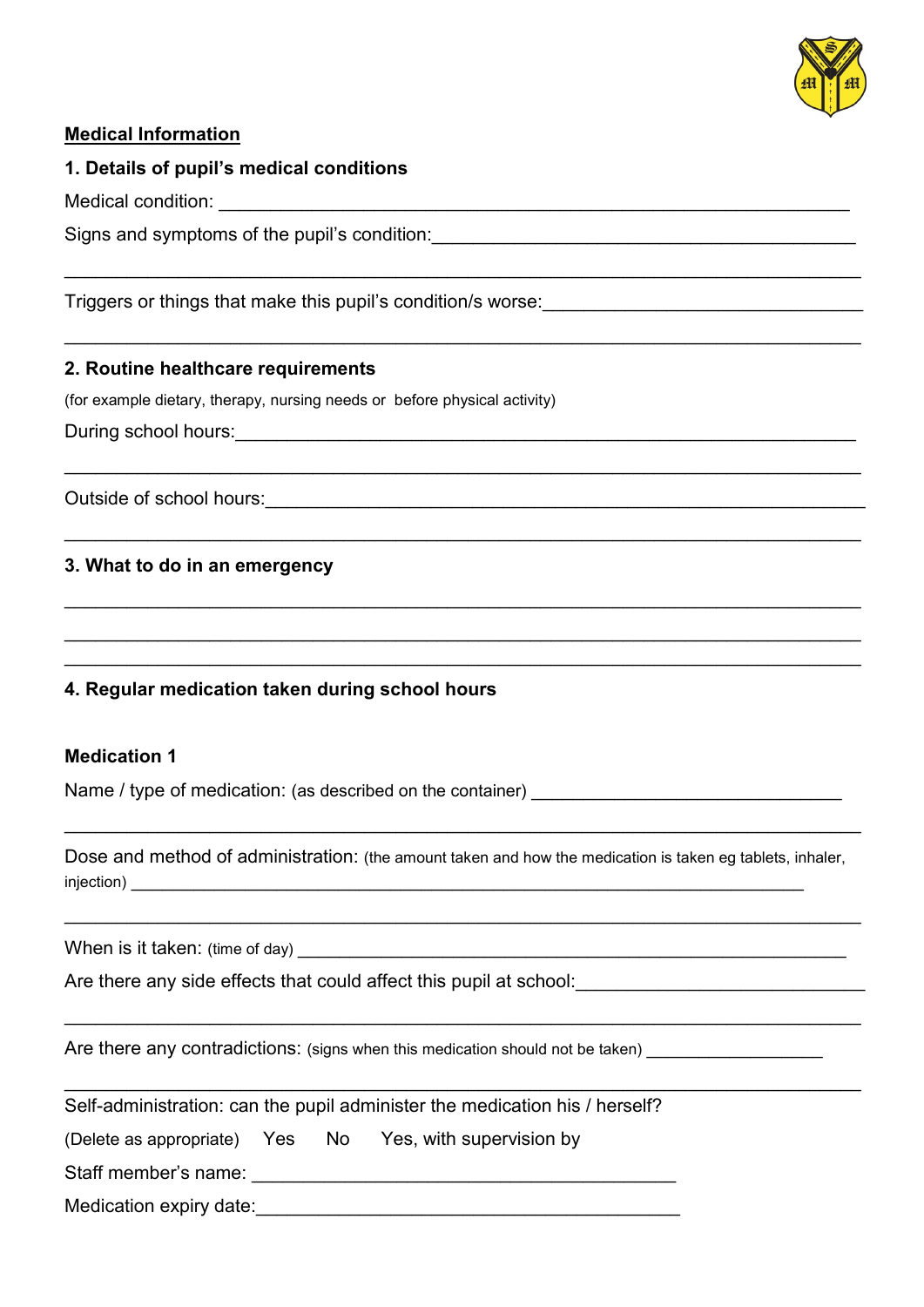

#### **Medication 2**

Name / type of medication: (as described on the container)

Dose and method of administration: (the amount taken and how the medication is taken eg tablets, inhaler, injection **and the set of the set of the set of the set of the set of the set of the set of the set of the set of the set of the set of the set of the set of the set of the set of the set of the set of the set of** 

 $\mathcal{L}_\mathcal{L} = \mathcal{L}_\mathcal{L} = \mathcal{L}_\mathcal{L} = \mathcal{L}_\mathcal{L} = \mathcal{L}_\mathcal{L} = \mathcal{L}_\mathcal{L} = \mathcal{L}_\mathcal{L} = \mathcal{L}_\mathcal{L} = \mathcal{L}_\mathcal{L} = \mathcal{L}_\mathcal{L} = \mathcal{L}_\mathcal{L} = \mathcal{L}_\mathcal{L} = \mathcal{L}_\mathcal{L} = \mathcal{L}_\mathcal{L} = \mathcal{L}_\mathcal{L} = \mathcal{L}_\mathcal{L} = \mathcal{L}_\mathcal{L}$ 

\_\_\_\_\_\_\_\_\_\_\_\_\_\_\_\_\_\_\_\_\_\_\_\_\_\_\_\_\_\_\_\_\_\_\_\_\_\_\_\_\_\_\_\_\_\_\_\_\_\_\_\_\_\_\_\_\_\_\_\_\_\_\_\_\_\_\_\_\_\_\_\_\_\_\_\_\_

 $\mathcal{L}_\mathcal{L} = \mathcal{L}_\mathcal{L} = \mathcal{L}_\mathcal{L} = \mathcal{L}_\mathcal{L} = \mathcal{L}_\mathcal{L} = \mathcal{L}_\mathcal{L} = \mathcal{L}_\mathcal{L} = \mathcal{L}_\mathcal{L} = \mathcal{L}_\mathcal{L} = \mathcal{L}_\mathcal{L} = \mathcal{L}_\mathcal{L} = \mathcal{L}_\mathcal{L} = \mathcal{L}_\mathcal{L} = \mathcal{L}_\mathcal{L} = \mathcal{L}_\mathcal{L} = \mathcal{L}_\mathcal{L} = \mathcal{L}_\mathcal{L}$ 

\_\_\_\_\_\_\_\_\_\_\_\_\_\_\_\_\_\_\_\_\_\_\_\_\_\_\_\_\_\_\_\_\_\_\_\_\_\_\_\_\_\_\_\_\_\_\_\_\_\_\_\_\_\_\_\_\_\_\_\_\_\_\_\_\_\_\_\_\_\_\_\_\_\_\_\_\_

 $\mathcal{L}_\mathcal{L} = \mathcal{L}_\mathcal{L} = \mathcal{L}_\mathcal{L} = \mathcal{L}_\mathcal{L} = \mathcal{L}_\mathcal{L} = \mathcal{L}_\mathcal{L} = \mathcal{L}_\mathcal{L} = \mathcal{L}_\mathcal{L} = \mathcal{L}_\mathcal{L} = \mathcal{L}_\mathcal{L} = \mathcal{L}_\mathcal{L} = \mathcal{L}_\mathcal{L} = \mathcal{L}_\mathcal{L} = \mathcal{L}_\mathcal{L} = \mathcal{L}_\mathcal{L} = \mathcal{L}_\mathcal{L} = \mathcal{L}_\mathcal{L}$ 

 $\mathcal{L}_\mathcal{L} = \mathcal{L}_\mathcal{L} = \mathcal{L}_\mathcal{L} = \mathcal{L}_\mathcal{L} = \mathcal{L}_\mathcal{L} = \mathcal{L}_\mathcal{L} = \mathcal{L}_\mathcal{L} = \mathcal{L}_\mathcal{L} = \mathcal{L}_\mathcal{L} = \mathcal{L}_\mathcal{L} = \mathcal{L}_\mathcal{L} = \mathcal{L}_\mathcal{L} = \mathcal{L}_\mathcal{L} = \mathcal{L}_\mathcal{L} = \mathcal{L}_\mathcal{L} = \mathcal{L}_\mathcal{L} = \mathcal{L}_\mathcal{L}$ 

 $\_$  ,  $\_$  ,  $\_$  ,  $\_$  ,  $\_$  ,  $\_$  ,  $\_$  ,  $\_$  ,  $\_$  ,  $\_$  ,  $\_$  ,  $\_$  ,  $\_$  ,  $\_$  ,  $\_$  ,  $\_$  ,  $\_$  ,  $\_$  ,  $\_$  ,  $\_$  ,  $\_$  ,  $\_$  ,  $\_$  ,  $\_$  ,  $\_$  ,  $\_$  ,  $\_$  ,  $\_$  ,  $\_$  ,  $\_$  ,  $\_$  ,  $\_$  ,  $\_$  ,  $\_$  ,  $\_$  ,  $\_$  ,  $\_$  ,

\_\_\_\_\_\_\_\_\_\_\_\_\_\_\_\_\_\_\_\_\_\_\_\_\_\_\_\_\_\_\_\_\_\_\_\_\_\_\_\_\_\_\_\_\_\_\_\_\_\_\_\_\_\_\_\_\_\_\_\_\_\_\_\_\_\_\_\_\_\_\_\_\_\_\_\_\_

\_\_\_\_\_\_\_\_\_\_\_\_\_\_\_\_\_\_\_\_\_\_\_\_\_\_\_\_\_\_\_\_\_\_\_\_\_\_\_\_\_\_\_\_\_\_\_\_\_\_\_\_\_\_\_\_\_\_\_\_\_\_\_\_\_\_\_\_\_\_\_\_\_\_\_\_\_

When is it taken: (time of day)  $\blacksquare$ 

Are there any side effects that could affect this pupil at school:

Are there any contradictions: (signs when this medication should not be taken)

Self-administration: can the pupil administer the medication his / herself?

(Delete as appropriate) Yes No Yes, with supervision by

Staff member's name: \_\_\_\_\_\_\_\_\_\_\_\_\_\_\_\_\_\_\_\_\_\_\_\_\_\_\_\_\_\_\_\_\_\_\_\_\_\_\_\_\_

Medication expiry date:  $\blacksquare$ 

#### **5. Emergency Medication**

(please complete even if it is the same as the regular medication)

Name / type of medication: (as described on the container)

Describe what signs or symptoms indicate an emergency for this pupil:

Dose and method of administration: (how the medication is taken and the amount)

Are there any side effects that could affect this pupil at school:

Are there any contradictions: (signs when this medication should not be taken)

Self-administration: can the pupil administer the medication his / herself?

(Delete as appropriate) Yes No Yes, with supervision by

Staff member's name: \_\_\_\_\_\_\_\_\_\_\_\_\_\_\_\_\_\_\_\_\_\_\_\_\_\_\_\_\_\_\_\_\_\_\_\_\_\_\_\_\_

Is there any follow-up care necessary?:

Who should be notified? (delete as appropriate) Parent / Carer Specialist GP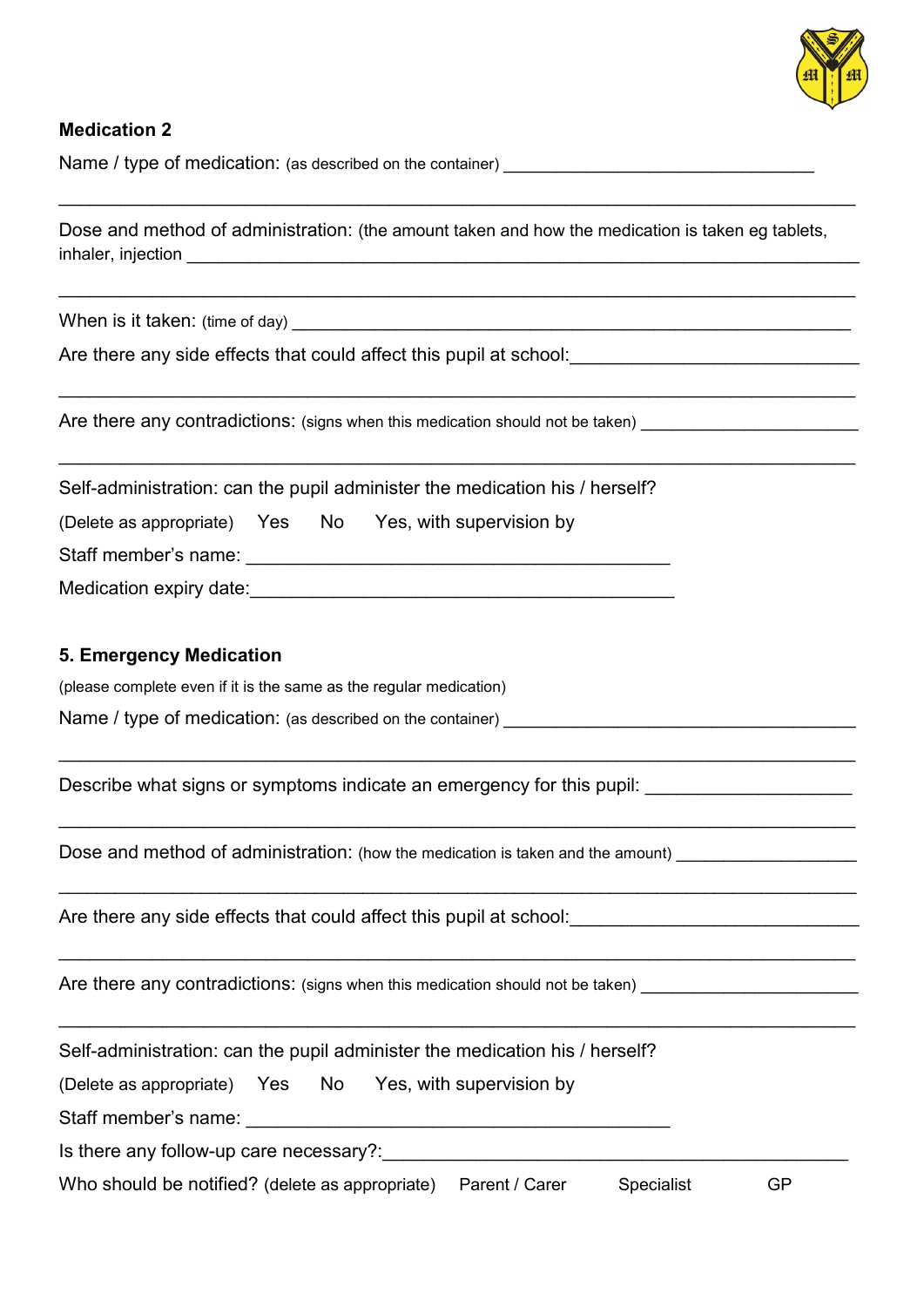

# 6. Regular medication taken outside of school hours

(background information and to inform planning for residential trips) Name / type of medication (as described on the container)

Are there any side effects that the school needs to know about that could affect school activities:

## 7. Members of staff trained to administer medications for this pupil:

## 8. Specialist education arrangements required:

(eg. activities to be avoided, special educational needs)

## 9. Any specialist arrangements required for off-site activities:

(please note the school will send parents /carers a separate form prior to each residential visit / off site activity)

10. Any other information relating to the pupil's healthcare in school?